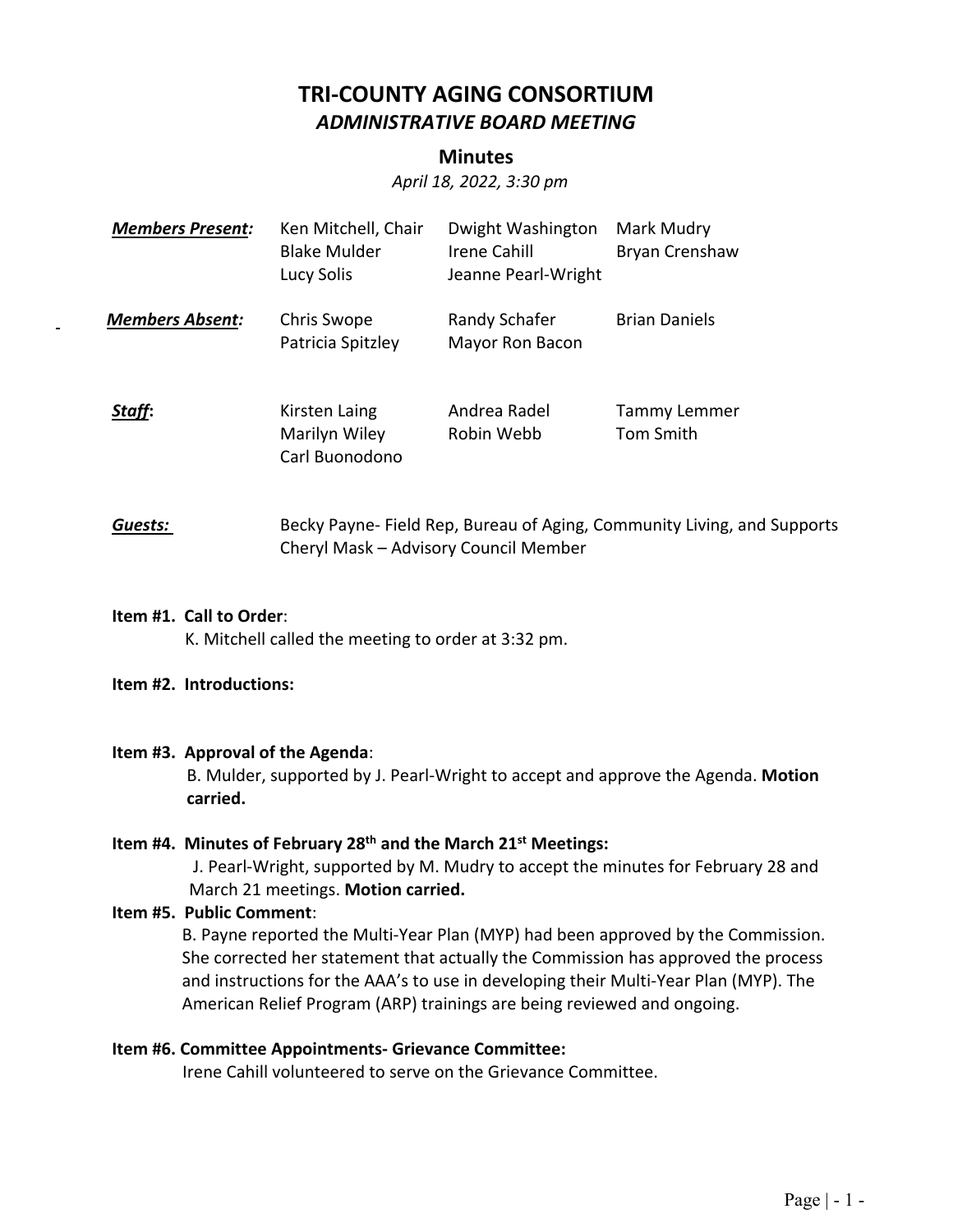## **Item #7. Conflict of Interest Forms:**

M. Wiley gave an update on Conflict‐of‐Interest forms needed.

## **Item #8. Directors Report:**

## I. **COVID‐19 Update**

- The agency has reopened to the public. Masks are optional but visitors are encouraged to wear a mask for their protection as well as others. We continue to take precautions.
- TCOA employees and visitors are no longer required to fill out attestation forms, just review the questions and take their temperature.
- Employees who are not full‐time telecommuters returned to in‐person working.
- In-home visits to clients are gradually resuming with shorter visits and gradually returning to traditional visits. Meals on Wheels are also gradually returning to delivering hot meals to all participants.
- Outbreak at one of the Senior Dine sites, has closed the sit‐down meals for two weeks, however frozen meals are being delivered to the participants individually.

## **II. State Budget Update:**

- The FY 2023 State Budget Executive Recommendations have been released and budget hearing have started. Emphasis on expanding MI Choice (Project Choices at TCOA) and increase in direct care worker wages as well as increases in nutrition, community and in‐home services. The AAA Association in advocating for a 10% increase in MI Choice, increase in direct care worker wages and funds for training. The Silver Key Coalition is advocation for increase funding for non‐ Medicaid home and community‐based services funded through ACLS (Aging and Community Living Services) consisting of \$6.3 million for in‐home services and \$1 million for home delivered meals. The Silver Key Coalition includes various senior organizations from around the state. (Attached)
- The FY 2023 Federal Executive Recommendations have been released and includes significant increases for the Older Americans Act programs. Community Services and the Nutrition Program (both home delivered and congregate meals) have the largest increases. USAging formerly N4A, the National Association for Aging Agencies on Aging, has submitted their recommendations.
- ACLS (Aging and Community Living Services) continues to provide parameters under the ARA (American Rescue Act) providing guidelines of what, where and how we allocate funds.

### **III. Other**:

● Older Michiganians Day is taking place during the week of May 9-13 and is referred to as "Senior Action Week" with Older Michiganians Day on May 11. The week will consist of virtual livestream events and May 11 will be in‐person